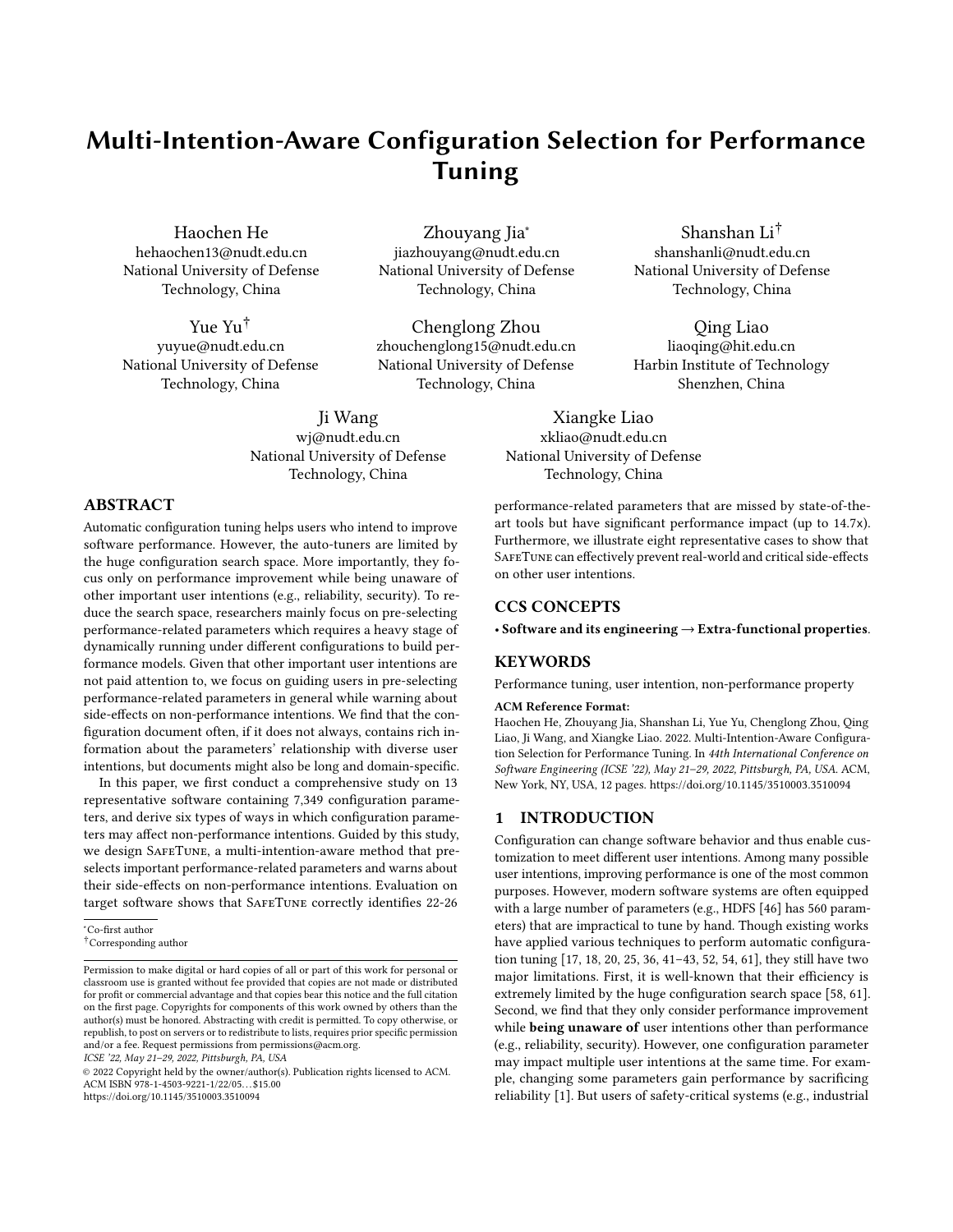#### <span id="page-1-0"></span>innodb\_flush\_log\_at\_trx\_commit:

"Controls the balance between strict ACID compliance for commit operations and higher performance... The default setting of 1 is required for full ACID compliance. Logs are written and flushed to disk at each transaction commit. With a setting of 0, logs are written and flushed to disk once per second. You can achieve better performance by changing the default value but then you can lose transactions in a crash."

#### Figure 1: Configuration documents of MySQL

control systems) may also intend to keep their systems reliable while improving performance. In such cases, the parameter that affects the corresponding intentions should be very carefully tuned.

To reduce the huge search space for those auto-tuners, many recent works have been proposed to pre-select important parameters. They run dynamic performance experiments to measure performance changes with parameter value changes, and use statistical [\[24\]](#page-11-12) or machine-learning [\[38\]](#page-11-13) methods to select parameters that have significant impacts on performance. Though working in some scenarios, the effectiveness of their dynamic methods depends strongly on both workloads and environment, which often vary from case to case. Moreover, these methods are hard to deploy due to the heavy performance experiments.

In this paper, we propose SafeTune, a multi-intention-aware approach that provides tuning guidance, including identifying performance-related configuration parameters in general and warning about potential side-effects on other user intentions. To the best of our knowledge, we are the first to propose multi-intentionaware parameter pre-selection for performance tuning. The insight of SAFETUNE is that configuration documents often contain rich information about parameters' relationship with multiple user intentions. For example, in Fig. [1,](#page-1-0) the document of parameter innodb\_flush\_log\_at\_trx\_commit explains if and how the parameter affects performance in general, and warns about the potential side-effect (losing a transaction) on the intention of reliability. SAFE-Tune leverages documents to understand the relationship between performance and other user intentions.

It is non-trivial for SafeTune to automatically select performancerelated parameters and warn about side-effects. First, how configuration parameters affect performance and cause side-effects on non-performance intentions is unknown. Second, building a model to learn information from documents (which are written in natural language) requires large-scale training data, but there is no such public dataset. Third, the side-effect information is usually described implicitly, and documents can be very long and domain-specific. For the example shown in Fig. [1,](#page-1-0) expert knowledge is required to understand that "lose transaction" means hurting reliability in this context.

Therefore, we first conduct an empirical study to comprehensively understand how the configuration parameters can affect performance and cause side-effects on non-performance intentions such as reliability. To determine the general result from the study, we choose 13 software from four categories, including 7,349 parameters, as shown in Table [1.](#page-2-0) From this study, we obtain three heuristics to precisely filter out parameters unrelated to performance, and

derive a categorization that contains six types of ways in which parameters can cause side-effects on non-performance intentions.

Based on these findings, SafeTune predicts the tuning guidance of a parameter for the given configuration document of the parameter. In light of the last two challenges, SafeTune takes two major steps: 1) We design a semi-supervised data expansion approach, which automatically expands the manually labeled training dataset. We manually assign the type of side-effect for parameters in a small-scale training data set during the study. Next, SafeTune uses association rule mining techniques in a progressive manner to mine natural language patterns from the dataset, then uses the patterns to enlarge this dataset with high precision. This step is necessary because manually inspecting all parameters is extremely expensive. 2) SafeTune trains a learning-based hierarchical model to capture important information from the document based on the expanded dataset and provide the final performance tuning guidance.

We evaluate SAFETUNE on software that has neither previously appeared before in this paper. The results show that SafeTune can accurately identify performance-related parameters and their side-effects, scoring 81.3-85.1% in precision and 67.6-67.7% in recall. Compared with the state-of-the-art pre-selecting method [\[38\]](#page-11-13), SafeTune can correctly find 117 performance-related parameters that are missed by the method, and some of the these parameters have huge (up to 14.6x) performance impacts. Moreover, SAFETUNE correctly covers 29 out of 32 performance-related parameters. The false positive rate is 12.7%. Furthermore, we conduct a case study in which we apply SafeTune with a state-of-the-art and popular auto-tuner, OtterTune [\[50\]](#page-11-14), which has 1.1k GitHub stars. The results show that SAFETUNE can help prevent eight side-effects (covering four types) caused by OtterTune that lead to severe consequences. Our main contributions can be summarized as follows:

- We conclude six types of ways in which performance-related parameters can affect non-performance user intentions from an empirical study of 13 widely used open-source software from four representative domains.
- We design and implement a multi-intention-aware and semisupervised approach, SAFETUNE, to identify performancerelated parameters and their side-effects. All data and source code can be found in our public repository:

#### <https://github.com/TimHe95/SafeTune>

• We evaluate SafeTune on the target software. The results show that SAFETUNE finds 22-26 performance-related parameters that have large performance impacts (up to 14.7x) but are missed by state-of-the-art tools. Further, we illustrate eight representative cases to show that SafeTune can effectively prevent real-world and critical side-effects on other intentions.

# <span id="page-1-1"></span>2 UNDERSTANDING PERFORMANCE-RELATED CONFIGURATION

To comprehensively understand which configuration parameters affect software performance, along with what side-effects those performance-related parameters may have on non-performance intentions, we conduct an empirical study on 7,349 parameters from 13 open-source software systems. From this study, we first derive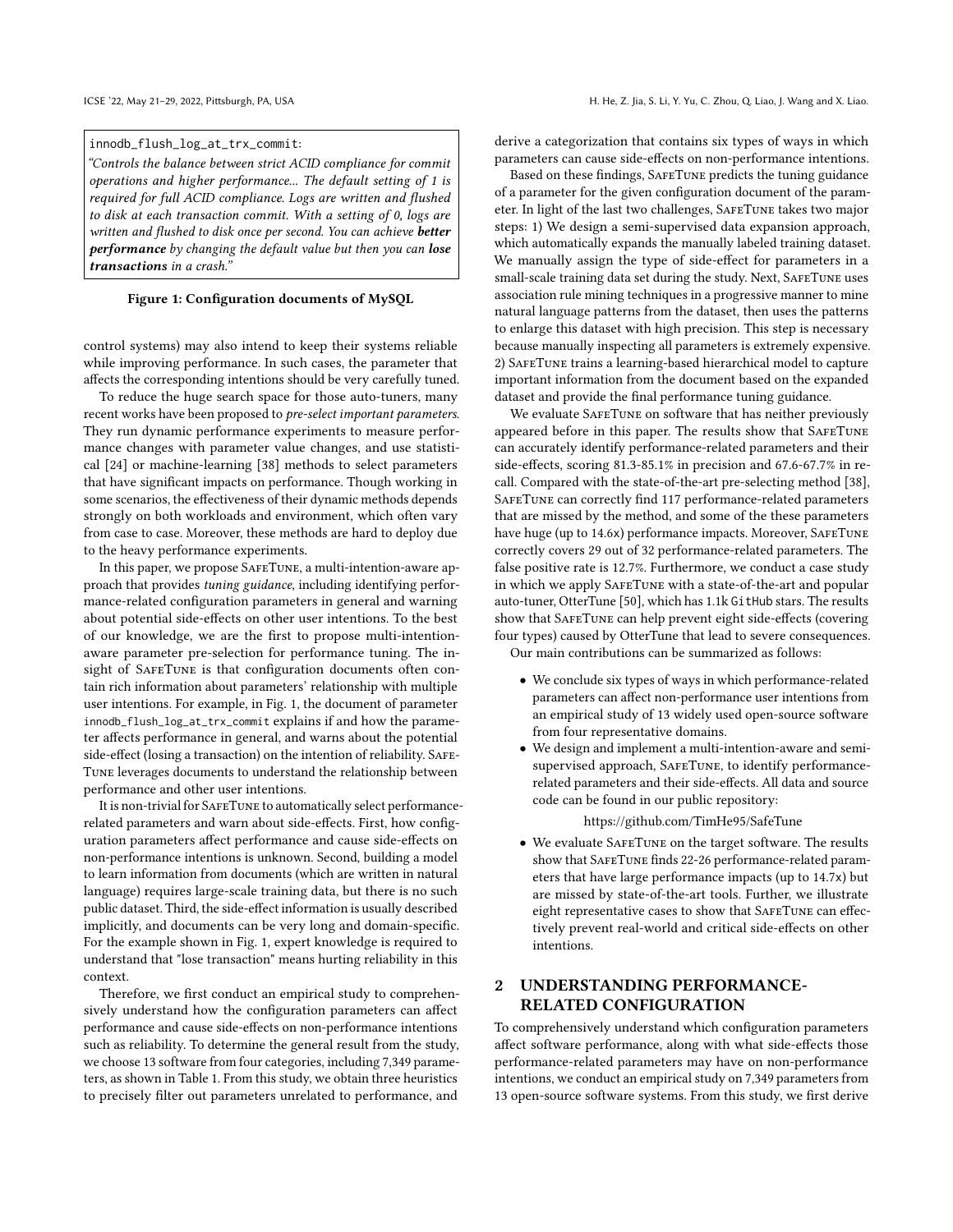Multi-Intention-Aware Configuration Selection for Performance Tuning ICSE '22, May 21-29, 2022, Pittsburgh, PA, USA

<span id="page-2-0"></span>Table 1: Studied Software and Configuration Parameters

| Software<br>Category |               | Popularity‡ | # Params† |  |
|----------------------|---------------|-------------|-----------|--|
|                      | MySQL         | 6.8k        | 943       |  |
| Database             | Cassandra     | 6.8k        | 116       |  |
|                      | MariaDB       | 3.9k        | 274       |  |
| Web Service          | Apache Httpd  | 2.7k        | 571       |  |
|                      | Nginx         | 14.5k       | 710       |  |
|                      | Hadoop Common | 11.8k       | 313       |  |
|                      | MapReduce     | 11.8k       | 198       |  |
| Distributed          | Apache Flink  | 16.8k       | 441       |  |
| Service              | <b>HDFS</b>   | 11.8k       | 560       |  |
|                      | Keystone      | 4.4k        | 394       |  |
|                      | Nova          | 2.7k        | 844       |  |
| Developer            | GCC           | 5.3k        | 1,335     |  |
| Tool                 | Clang         | 2.8k        | 650       |  |
|                      | Total         |             | 7,349     |  |

†The number of configuration parameters. ‡ Github stars

three heuristic strategies to help filter out parameters unrelated to performance. We then conclude six different types of ways in which those performance-related parameters may cause side-effects. These findings are used to guide the design of SafeTune.

## <span id="page-2-2"></span>2.1 Data Collection

We study the configuration documents of the software. The configuration document explains the detailed semantics and their relationships with user intentions (e.g., performance). The document has two unique advantages. First, it provides a general but comprehensive understanding of configuration parameters that does not rely on specific workloads; then, it contains multiple user intentions (e.g., text in bold in Fig. [1\)](#page-1-0). We studied 13 open-source software systems from four different domains, as shown in Table [1.](#page-2-0) These four categories are chosen from the most popular products provided by famous cloud vendors [\[5,](#page-10-2) [7,](#page-10-3) [10\]](#page-10-4) and are representative among highly-configurable software systems [\[31,](#page-11-15) [37,](#page-11-16) [50,](#page-11-14) [51,](#page-11-17) [59,](#page-11-18) [61\]](#page-11-10). These software systems are: 1) usually located in server-side and accordingly have higher demands in terms of performance, reliability, etc; 2) mature and widely used, with at least 2.7k GitHub stars; 3) highly configurable (each has more than 100 configuration parameters) with well-maintained configuration documents. We collected configuration parameters and their documents from two main sources: the official websites and the configuration files (e.g. XML-based configuration files). Each of the collected data point is in the form of <parameter name, description>. We filter out parameters without description, and finally collected 7,349 parameters.

Identifying Performance-related Parameters. To understand the side-effects of performance-related parameters, we manually studied the documentation of configuration parameters. Studying all parameters is extremely expensive; accordingly, we conclude three heuristic strategies to filter out parameters that have no impact on the performance of software. 1) Parameters indicating the location of resources. Descriptions of these parameters contain phrases such as "path of", "port of", "address of", and "location of". These typically have little impact on performance. 2) Parameters

marked as "unused" or "deprecated" in the documentation. 3) Parameters set for compatibility reasons. These parameters are usually designed to support old behavior in old versions of software. Parameters in this category are filtered by the keywords "version", "compatibility" and "legacy". We apply these heuristics to all 7,349 parameters and filter out 1,071 parameters. Note that these heuristics are set to quickly filter out some of parameters unrelated to performance so that the others still need to be further filtered out by SafeTune. We then randomly sample 1,292 (20%) of the 6,278 parameters to study. Two authors with at least three years of research experience in configuration independently identified each parameter as either performance-related or not according to its description. Once a disagreement occurred, a third author was involved until a consensus is reached. Finally, we obtained 525 performance-related parameters for further study.

## <span id="page-2-1"></span>2.2 Side-effects on Non-performance Intentions

We study the 525 performance-related parameters to understand the side-effects they may cause. We follow the same methodology as in the above section; additionally, to make the results more consistent, the rest of the authors randomly review a fifth of the parameters studied in weekly meetings. This process took more than 400 working hours and lasted for six weeks. During the process, we use the software quality model [\[35\]](#page-11-19) as the starting point and refine the classification by our domain knowledge (some software qualities in this model may not be affected by performance-related configurations). Finally, we conclude six different types of ways in which these performance-related parameters may cause side-effects on non-performance user intentions.

As a result, we find that the majority (76.0%, 399/525 ) of performance-related parameters have side-effects on non-performance intentions. These parameters can affect common user intentions, such as reliability, security and functionality. Table [2](#page-3-0) shows the number of parameters falling into each type of side-effects. This result indicates a strong demand for tuning tools to warn about these side-effects for end users. Subsequently, we describe each type and the criteria used to classify it in our study.

Lower reliability. These parameters improve performance at the cost of decreasing the level of reliability. For example, innodb\_flush \_log\_at\_trx\_commit controls the ACID level of MySQL, the value of "1" ensures strict data protection by executing fsync at every commit. Changing this value to "2" improves the performance by reducing the calls to fsync at the risk of losing data during a power loss. To avoid affecting user intention of reliability, tuning tools should warn users about the risk associated with improving performance. Criteria to classify: These parameters are usually related to the way data are persisted to the hard drive and fault tolerance policies, and they are usually documented as "replication level", "update interval", "write to disk", etc.

Lower security. These parameters improve performance at the cost of a lower level of security protection. For example, the parameter PrivilegesMode in Apache Httpd controls the way requests are processed. The value "SECURE" means that all requests are run in a secure sub-process, but with more overhead. When changing to "FAST", requests are run in-process, speeding up the software but opening up the chance for malicious attackers to utilize the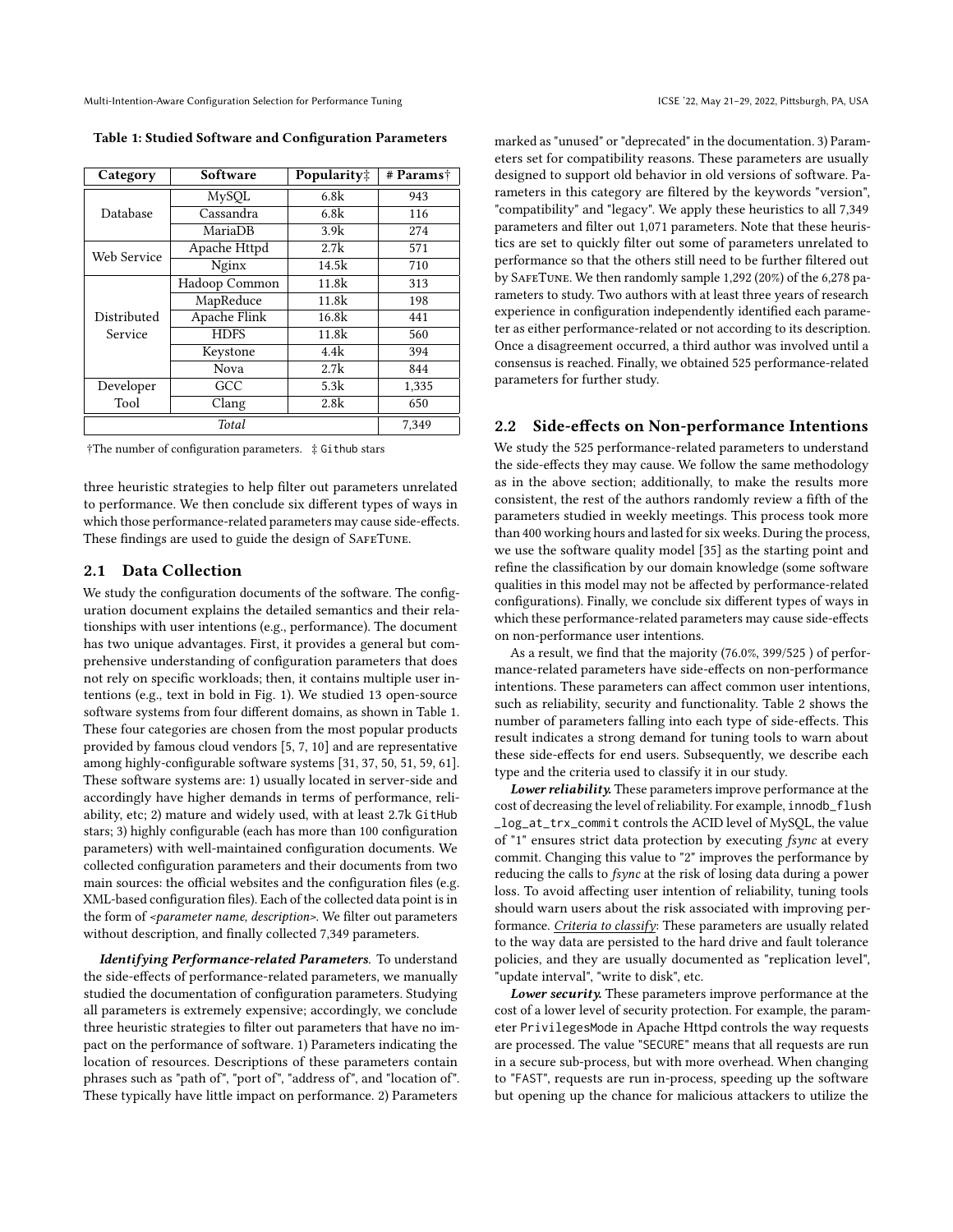<span id="page-3-0"></span>Table 2: Side-effects on non-performance intentions

| <b>Type of Side-effects</b>             | # Params | $#$ Params <sub>all</sub> |
|-----------------------------------------|----------|---------------------------|
| Lower reliability                       | 33       | 121                       |
| Lower security                          | 46       | 185                       |
| Reduced functionality                   | 138      | 696                       |
| Lower performance (for other workloads) | 68       | 379                       |
| Higher cost                             | 114      | 512                       |
| Limited side-effect                     | 126      | 603                       |
| Total                                   | 525      | 2.496                     |

 $#$  **Params:** number of parameters in the studied set.  $#$  **Params**<sub>all</sub>: number of parameters in the whole data set.

in-process module to escalate privileges. To avoid affecting user intention regarding security, such parameters should be warned about. Criteria to classify: These parameters are usually related to common security policies such as encryption, authentication and privacy protection, and they are usually documented as "enable/disable authentication", "enable/disable SSL", "whether (a kind of data) should be encrypted", etc.

Reduced functionality. These parameters improve performance at the cost of reduced functionality. For example, the parameter adl.feature.ownerandgroup.enableupn in Hadoop controls whether an additional process should be performed to convert users and groups in FileStatus/AclStatus response to a user-friendly name. Disabling this function saves a large amount of computation (as documented: "for optimal performance, false is recommended"); however users intending to enable this function should be provided with warnings. Criteria to classify: These parameters are usually documented as "enable/disable (a feature)", "control output", "collect information of (a component)", etc.

Lower performance (for other workloads). These parameters can improve performance only for specific workloads run by some users, and may hurt others run by other users. Taking the parameter max\_seeks\_for\_key in MariaDB as an example, it controls the estimated maximum cost for look-ups on table's index. Decreasing the value makes MariaDB prefer index scan than full table scan. But the index scan is only faster than the full table scan when the cost for index look-ups is low in actual (i.e., low cardinality of the index), which is completely workload-dependent. If another user runs a different workload, the inappropriate value may cause the performance problem [\[13\]](#page-10-5). So these parameters should be tuned with caution. Criteria to classify: These parameters typically control the internal argument of a specific algorithm, data structure and model, and they are usually documented as "threshold of", "ratio of", "upper/lower bound of", etc.

Higher cost. These parameters improve performance at the cost of consuming more system resources (e.g. CPU cores, memory, bandwidth). For example, dfs. image.parallel.threads in HDFS sets the number of threads used to load the image. A higher value of this parameter results in higher parallelism and reduced loading time, while more CPU cores may be used. In Amazon Web Services [\[5\]](#page-10-2), four more CPU cores for a 32GB memory instance can cost 72\$ per month. In cases where a user's budget or hardware resources are limited, changing these parameters may still indirectly affect user intentions (e.g., unexpected bill charges). Criteria to classify:

<span id="page-3-1"></span>

Figure 2: Overview of SafeTune.

These parameters usually control the system resources allocated to the software, and they are usually documented as "size of buffer", "number of workers", etc.

Limited side-effects. These parameters improve performance with limited side-effect on non-performance intentions. Some parameters improve performance by applying certain optimization strategies. For example, when index\_merge in MySQL is turned on, MySQL can better utilize index and read from a single table rather than across multiple tables. Such optimization has a limited impact on the system, thereby causing limited side-effects on user intentions. It is recommended for tuning tools to tune such parameters in the first place. In other cases, parameters in this category may trade-off other properties (e.g., floating point precision) for performance. Criteria to classify: These parameters usually control optimization strategies such as caching, load balancing, compression, and they are usually documented as "enable (a kind of optimization)", "whether to (do optimization)", etc.

In rare cases, one parameter has side-effects on more than one other user intentions. We do not find any case that improving performance brings positive effects on other user intentions.

## <span id="page-3-2"></span>3 SEMI-SUPERVISED DATASET EXPANSION

Given the side-effects summarized in the study, our goal is to build a model that can automatically identify the performance-related parameters and warn about their side-effects. Training a model to get information from natural language requires data at a large scale. We refer to the configuration parameters and their side-effect types (labels) as training data; hence, SafeTune has seven labels (including six side-effects and performance unrelated parameters). However, the training data obtained from the study is insufficient (i.e., does not exceed 100 for some types), and manual labeling of the unstudied data is extremely expensive.

During the empirical study process in [§2,](#page-1-1) we find that descriptions of parameters of the same type share certain linguistic patterns. For example, parameters that may lead to higher cost are usually documented like "size of buffer" or "number of threads". With these patterns, we will be able to enlarge the dataset with less manual effort. Therefore, we design a semi-supervised data expansion approach that utilizes natural language processing (NLP) and association rule mining (ARM) techniques to automatically mine the patterns (i.e., association rules) in a progressive manner to enlarge the amount of labeled data in the study. As shown in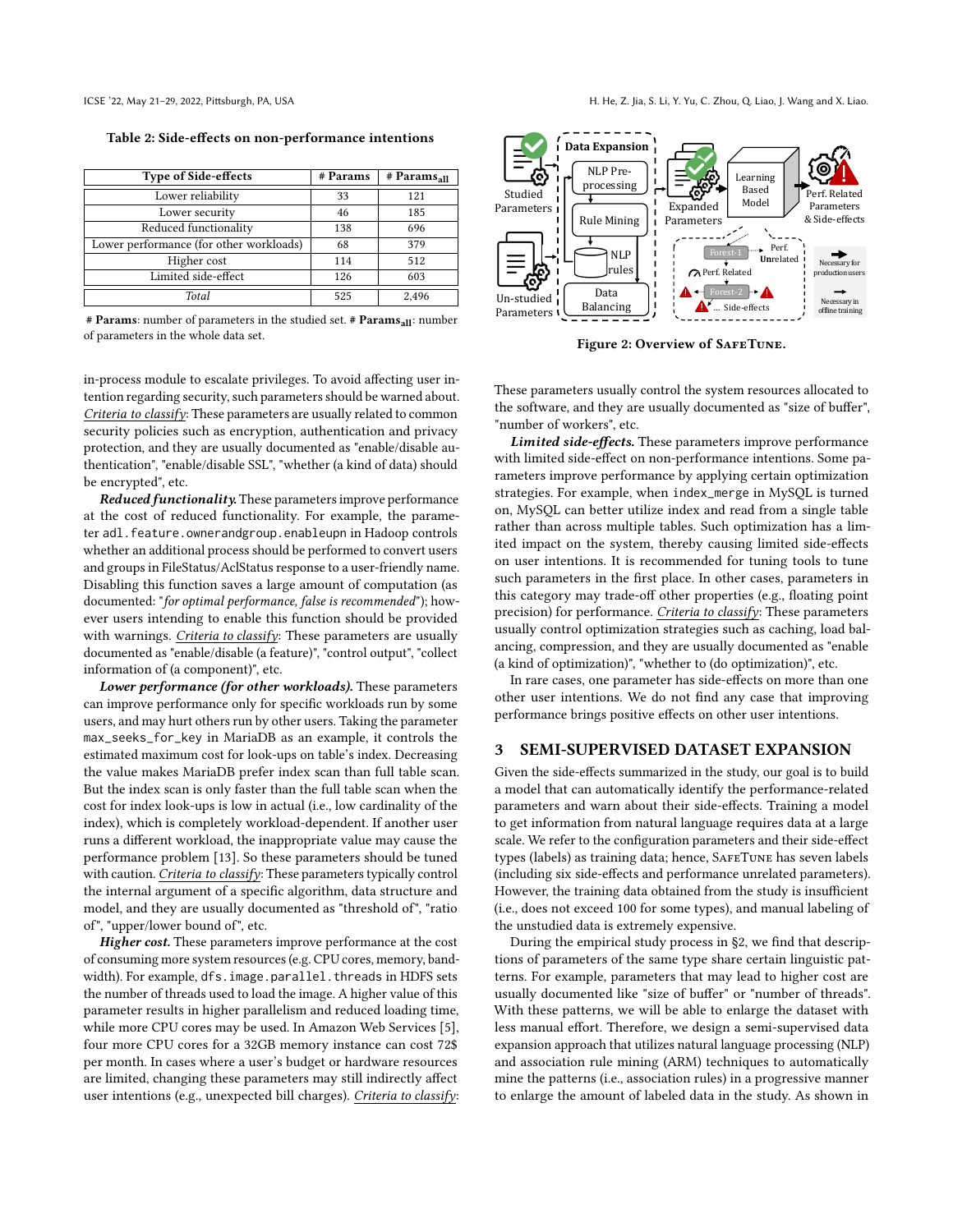| Side-effect type                           | Rule example                                     | <b>Support</b> | Confidence | <b>Matched description</b>                                                                                     |
|--------------------------------------------|--------------------------------------------------|----------------|------------|----------------------------------------------------------------------------------------------------------------|
| Lower reliability                          | (NOUN, write), (NOUN, level)                     |                | 0.875      | Sets the current transaction's synchronization level.                                                          |
| Lower security                             | (VERB, check), (NOUN, security)                  | 6              | 0.857      | Sets how deeply mod_ss1 should verify before deciding<br>that the clients do not have a valid certificate.     |
| Reduced<br>functionality                   | (NOUN, level), (NOUN, information)               | 6              | 0.857      | Verbosity of SQL debugging information: 0=None,<br>100=Everything.                                             |
| Lower performance<br>(for other workloads) | (NOUN, time), (ADP, for), (NOUN, re-<br>source)  | 6              | 0.857      | The time for which retry cache entries are retained.                                                           |
| Higher cost                                | (VERB, set), (NOUN, amount), (NOUN,<br>resource) | 12             | 0.923      | This value controls the number of cache directives that<br>the NameNode will send over the wire in response to |
| Limited side-effect                        | (VERB, enable), (NOUN, optimization)             | 12             | 0.857      | Enables or disables genetic query optimization.                                                                |

<span id="page-4-1"></span>Table 3: The rule examples of each side-effect types mined by SafeTune (Underlined words are those matched by rules).

the left part of Fig. [2,](#page-3-1) the data expansion process contains three main steps: First, SafeTune uses NLP to pre-process the manually studied configuration documents and normalizes words to highlight the most informative words. Second, it mines the pre-processed documents to obtain a set of rules using ARM. With these rules, it matches configuration documents that are not involved in the study to increase the available training data. The above two steps proceed iteratively until no configuration documents can be enlarged by the rules. At the third step, SafeTune balances the data of each type of side-effect to avoid over-fitting to some types.

#### <span id="page-4-0"></span>3.1 Pre-processing

The goal of pre-processing is to normalize words and highlight important information in the description of parameters. Pre-processing contains three steps: lemmatization, reduction, and substitution.

At the lemmatization step, since we are not interested in the grammar features in the documents, we transform each token to its original form to eliminate third-person or plural format effects; for instance, the word "specified" is transformed into "specify".

In the reduction step, we remove the words that are not likely to convey useful information and retain the informative ones. During our study, we find that three kinds of words play an important role in deciding the possible side-effects: 1) nouns, which directly point out the entities on which parameters will have an effect; 2) verbs, which are actions related to parameters and tend to directly lead to the impact; 3) adverbs/adjectives, which describe the effects of parameter value changes. We therefore extract the part-of-speech (POS) information of each word and retain words with POS of the types listed above.

In the substitution step, we replace special words to prevent the model from being distracted by unrelated information. For example, we replace the parameter names that appeared in the documentation with "CONFIG" and replace numbers with a fixed number. Moreover, to highlight the semantic knowledge in the documents, we replace words that appear in the synonyms list (the full list can be fond in our public repository) which is built upon domain-specific resources [\[2,](#page-10-6) [3,](#page-10-7) [23\]](#page-11-20). Examples of synonyms are shown in "*Criteria to classify*" in [§2.2.](#page-2-1) For example, the words "commit", "update" and "sync" are replaced with "write", since they have similar meanings. We implement the pre-processing part using spaCy [\[33\]](#page-11-21). We provide an example to demonstrate the above

process: the description "Sets the current transaction's synchronization level" will be converted to [(VERB, set), (ADJ, current), (NOUN, transaction), (NOUN, write), (NOUN, level)].

#### <span id="page-4-2"></span>3.2 Mining Association Rules

The goal of this step is to find the sub-sequences that appear exclusively and frequently in descriptions of the specific type of sideeffect of performance-related parameters. These sub-sequences are association rules that distinguish different types of side-effect. For the pre-processed sentences obtained from § [3.1,](#page-4-0) we utilize FEAT [\[28\]](#page-11-22) to mine association rules for each type of side-effect. SAFETUNE utilizes it by adding the label to the end of the description and mining the most frequent sub-sequences (rules) co-occurring with the label. For example, a rule mined by the algorithm is [(NOUN, write), (NOUN, level)], which is a sub-sequence of the example above. Also, SAFETUNE outputs the support and confidence of each association rule, and they are defined as follows:

 $support = |rules_i|$  where the *rule<sub>i</sub>* matches the document of the  $i^{\text{th}}$ side-effect, and confidence =  $\frac{\text{support}}{1 + \frac{1}{1 + \cdots}}$  $\frac{support}{rules_i^*}$  where the *rule<sub>i</sub>* matches the document | of any type of the side-effect.

The *support* of the *rule<sub>i</sub>* is defined as the number of occurrences of the rule matching *i*<sup>th</sup> type given that the rule appears. Moreover, its confidence is the conditional probability that a document is the  $i<sup>th</sup>$ type of side-effect when matching this rule. For example, the rule above has a support of 7 and confidence of 0.857, which represents a strong signal of its side-effect type (i.e. Lower reliability). Table [3](#page-4-1) presents rule examples mined for each type.

In the mining stage, SafeTune may obtain millions of rules. As this set may contain rules with low quality, we retain only the rules that are sub-sequences of other rules with the same support, since shorter rules are more general and are thus more likely to expand more data. Moreover, this expanded training data will be directly used to train the SafeTune model. Thus, the soundness of the expanded training data is important. Furthermore, we do not expect the expansion process to expand all parameters to the training data (completeness). Therefore, we drop out the rules whose confidences are lower than 0.85. As we will show in [§5.2,](#page-7-0) with this level of confidence, the data expansion method can achieve an optimal balance between precision and recall.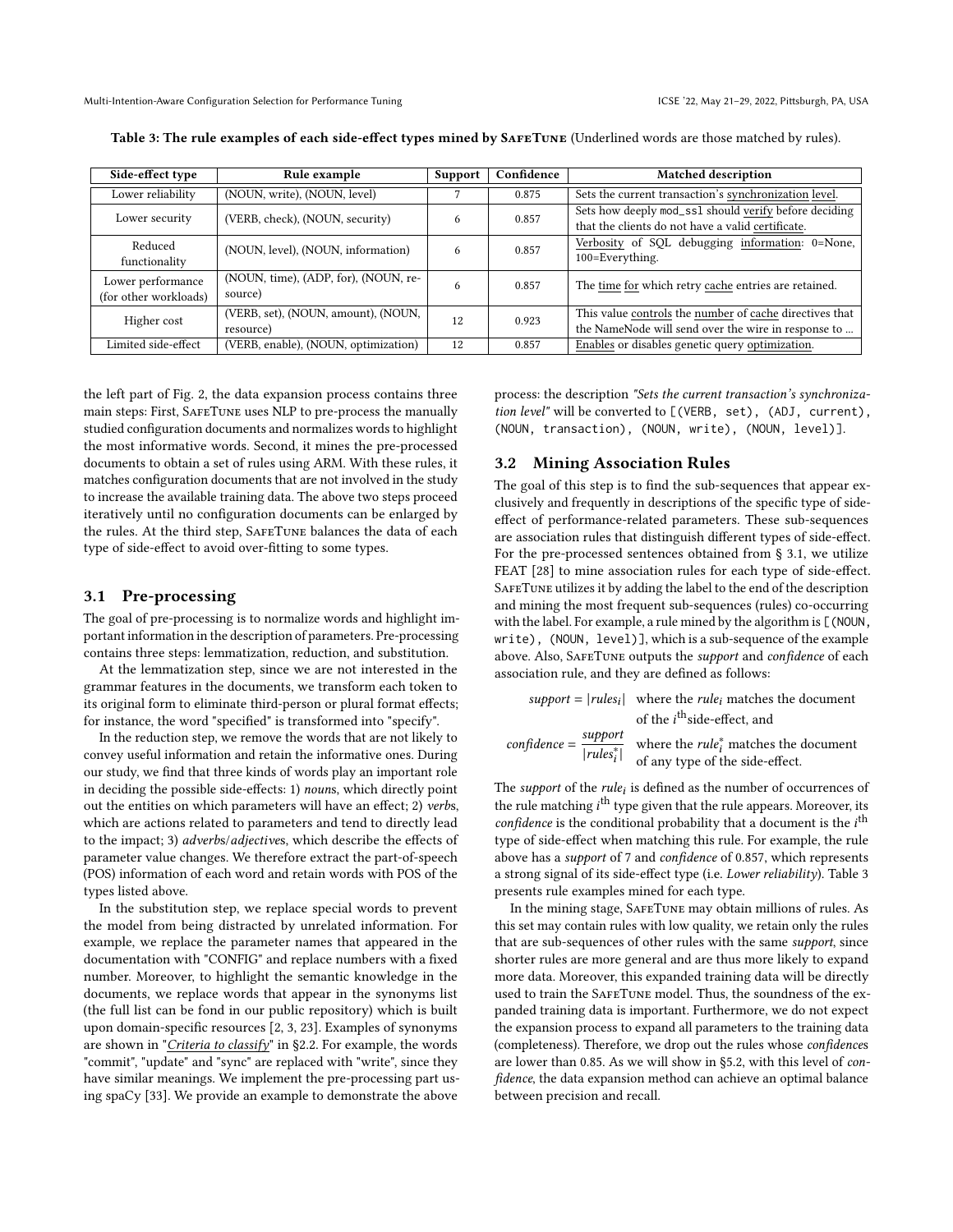## 3.3 Expanding Dataset Progressively

The goal of this step is to use rules mined from the studied data to match configuration documents to the greatest extent possible to enlarge the training data. For parameters not involved in the study, SAFETUNE pre-processes their documents as in [§3.1.](#page-4-0) SAFETUNE then matches rules mined in the previous step to identify the candidate to be expanded. Note that one parameter document may match multiple rules of different types. SafeTune calculates the sum of matched rules' confidence of each type respectively and take the label with the highest score. If no rule is matched, the parameter will not be expanded. If the two steps described in [§3.1](#page-4-0) and [§3.2](#page-4-2) are applied only once, the data expanded may still be insufficient. SafeTune expands the dataset in a progressive manner. The process terminates when there is no data remaining that can be expanded.

## 3.4 Balancing Data

The goal of this step is to make the training data balanced in order to avoid the model being biased towards the majority classes. After the data expansion via rules matching, the parameters that have no impact on the performance account for 72.2% of the entire dataset, while the performance-related parameters that cause Lower security contain only 4.1%. This imbalance causes the model to be easily biased towards the performance-unrelated parameters. To avoid this bias, SafeTune over-samples the parameters in the minority types of side-effects to ensure that they are the same as the number of performance-unrelated parameters. Since the soundness of the expanded data is our main concern, we need to lower the probability of incorporating false data. Borderline-SMOTE [\[30\]](#page-11-23) is a widely used over-sampling method for imbalanced data. Compared with other methods, it can effectively avoid generating samples from the "danger area" (i.e., samples near the borderline of different classes). After balancing the training data, SafeTune applies the pre-processing step as in § [3.1](#page-4-0) to the data set to normalize words and highlight important information in the training set.

## 4 IDENTIFYING PERFORMANCE-RELATED PARAMETERS AND SIDE-EFFECTS

In this section, we introduce how SafeTune predicts the tuning guidance for configuration parameters. As shown in the right part of Fig. [2,](#page-3-1) SafeTune takes configuration documents that have been expanded and pre-processed from the data expansion step as input, then outputs tuning guidance including performance-related parameters and their side-effects on non-performance intentions.

Random forest (RF for short) [\[21\]](#page-11-24) is an appropriate algorithm for the text classification task. It can precisely capture the difference between types of side-effects and is more robust than a single decision tree. It is also more lightweight and more interpretable than deep learning models like CNN. More importantly, neural networks usually demand millions of data for training, which is not accessible for configuration documents. The labels of input data in our task are hierarchical (i.e., level-1: performance-related/unrelated; level-2: six different side-effects only for performance-related parameters). However, the classic RF algorithms do not account for hierarchical datasets. Inspired by [\[29\]](#page-11-25), we build a two-level hierarchical random forest model, as shown in the bottom right part of Fig. [2.](#page-3-1) RF-1 is used to identify the performance related parameters from unrelated ones.

All training data are used to train RF-1. Moreover, RF-2 is used to predict side-effects (among the six side-effects) for the performancerelated parameters, while only the performance-related parameters in the training set are used to train RF-2. The label of the data to be predicted is decided by the multiplication of the probabilities given by the two RFs. For example, if the probabilities given by the two RFs of a configuration parameter are RF-1 : [0.3, 0.7] and RF-2 : [0.04, 0.2, 0.1, 0.5, 0.1, 0.06], then the parameter will be labeled as "performance-related" (since  $0.7 > 0.3$ ), as well as the "Higher cost" label  $(0.7 \cdot 0.5 = 0.35$ , which is greater than all the others).

RF requires embedding of the input documents written in natural language. SafeTune embeds each parameter's document using TF-IDF [\[45\]](#page-11-26), a widely-used method in information retrieval. For its part, TF-IDF treats each document as bag-of-words, ignoring the sequence information. In our task, "write data" and "...data. Write..." can express completely different meanings. Hence, SafeTune considers at most three consecutive words (i.e., unigram, bigram and trigram) when calculating the TF-IDF embedding. Note that the embedding may be sparse (e.g., 2,000 dimensions, with 1,990 zeros), and the RF algorithm only selects several dimensions each time to train a decision tree [\[21\]](#page-11-24). Thus, SAFETUNE applies principal component analysis (PCA) [\[12\]](#page-10-8) for the TF-IDF embedding. We ensure that the PCA preserves 99% of the information from the initial TF-IDF embedding.

## 5 EVALUATION

We implement SAFETUNE with sklearn [\[22\]](#page-11-27) and randomForest(R) [\[40\]](#page-11-28). All experiments are conducted on machines with a 48-core Intel-Xeon 2.2GHz processor, Tesla V100 GPU, 64GB RAM, and 1TB hard disk, with Ubuntu 18.04 LTS, and Python 3.6.8. We evaluate the effectiveness of SafeTune by answering the following questions:

- RQ1: Accuracy of predicting tuning guidance and data expansion. How accurate is SAFETUNE in identifying performance-related parameters and predicting their side-effects on non-performance intentions? How accurate is the automatically expanded data?
- RQ2: Comparison between SAFETUNE and the stateof-the-art tool. Can SafeTune cover performance-related parameters that are identified by the existing tool? Can SAFETUNE identify performance-related parameters that are missed by the existing tool?
- RQ3: User study on the effectiveness of SafeTune on helping performance tuning. Does the existing auto-tuner produces potential side-effects on other user intentions? Can SafeTune help the tool to prevent those side-effects? How severe are these side-effects?

# <span id="page-5-0"></span>5.1 RQ1: Accuracy of Predicting Tuning Guidance and Data Expansion

To answer RQ1, we evaluate the accuracy of SafeTune in identifying performance-related parameters and predicting their sideeffects. To avoid over-fitting, we conduct experiments on software that are neither studied nor included in the training set. Since SAFE-Tune automatically expands the training set, we also evaluate the accuracy of the expanded data.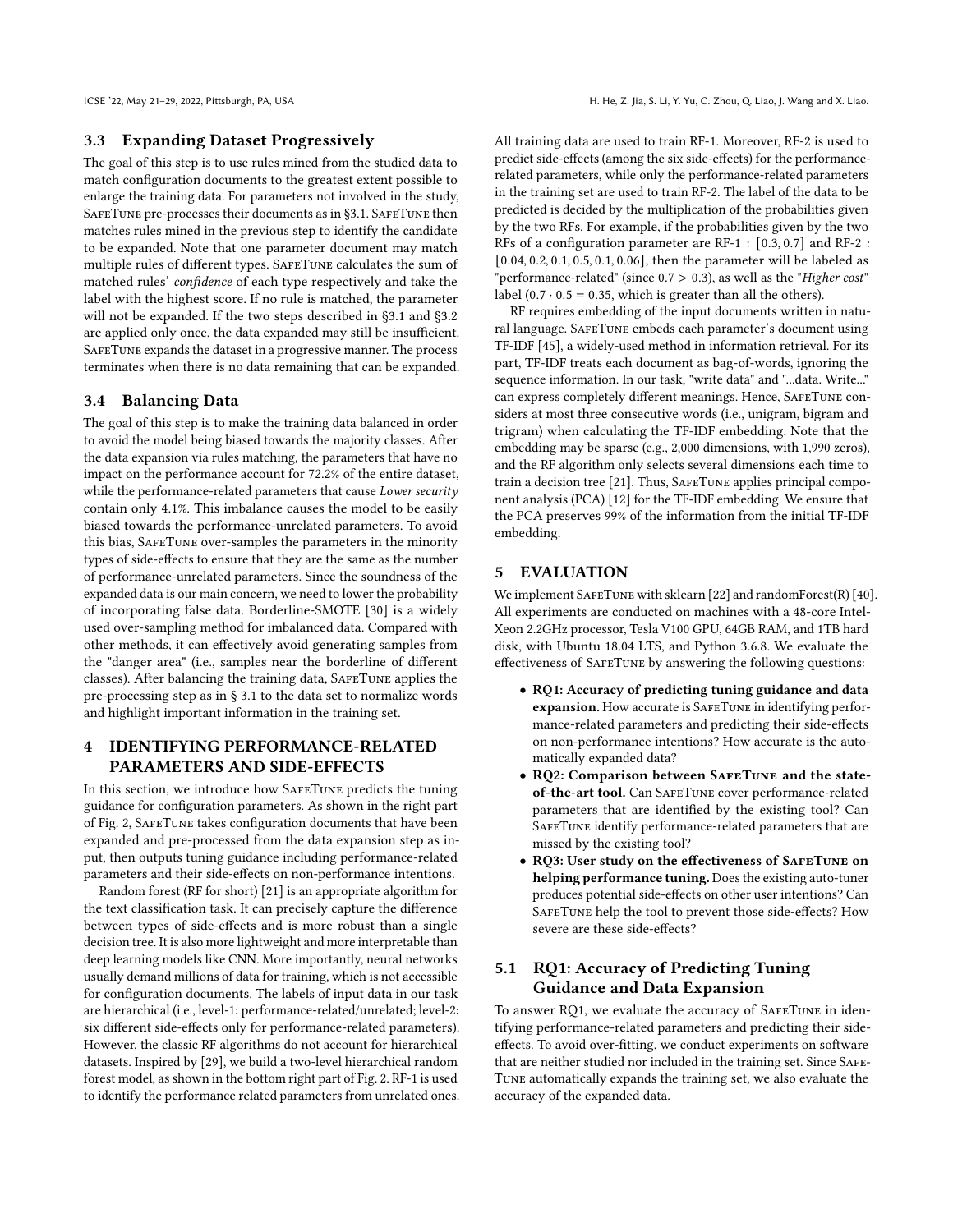<span id="page-6-0"></span>

|            | <b>SAFETUNE</b> |        |        | $\text{SAFETUNE}_{W/O}$ exp. |        |        |           | $S_{\text{AFETUNE}ideal}$ |        |        |        |        |
|------------|-----------------|--------|--------|------------------------------|--------|--------|-----------|---------------------------|--------|--------|--------|--------|
| Software   | PR              |        |        | SE                           | PR     |        | <b>SE</b> |                           | PR     |        | SЕ     |        |
|            | preci.          | recall | preci. | recall                       | preci. | recall | preci.    | recall                    | preci. | recall | preci. | recall |
| PostgreSQL | 0.873           | 0.764  | 0.812  | 0.629                        | 0.713  | 0.545  | 0.623     | 0.481                     | 0.873  | 0.777  | 0.847  | 0.685  |
| Squid      | 0.872           | 0.602  | 0.830  | 0.623                        | 0.693  | 0.426  | 0.589     | 0.439                     | 0.891  | 0.632  | 0.868  | 0.652  |
| Spark      | 0.801           | 0.669  | 0.792  | 0.651                        | 0.611  | 0.532  | 0.510     | 0.389                     | 0.855  | 0.662  | 0.820  | 0.648  |
| Overall    | 0.851           | 0.677  | 0.813  | 0.676                        | 0.498  | 0.577  | 0.553     | 0.439                     | 0.881  | 0.691  | 0.847  | 0.662  |

Table 4: Precision and recall in predicting performance-related parameters and their side-effects

PR: effectiveness of predicting performance-related parameters. SE: effectiveness of predicting side-effects. precision.  $w/o$  exp.: only using studied data to train SAFETUNE. <sub>ideal</sub>: replacing labels of expanded data (may contain incorrect ones) in the training dataset with manually checked labels.

5.1.1 Accuracy of Tuning Guidance. We evaluate SafeTune on PostgreSQL [\[44\]](#page-11-29), Squid [\[53\]](#page-11-30) and Apache Spark [\[57\]](#page-11-31). These software are not included in our study, but are also popular (at least 1k GitHub stars) and from different domains, written in different programming languages. Thus, we believe they can provide sufficient generality. The three software have 252, 266 and 217 parameters respectively. We follow the same methodology as in § [2.1](#page-2-2) to manually label the parameters and use them as the test set. We use the 1,292 studied parameters (not including the above three software) as the initial training set. SAFETUNE then expands the training set and obtain 24,528 pieces of training data. Each item in this dataset is in the form of <parameter name, description (embedded), *label<sub>level-1</sub>*, *label<sub>level-2*>, where *label<sub>level-1</sub>* is one of the two values</sub> {"Performance-related", "Performance-unrelated"}, and label<sub>level-2</sub> is one of: {"Lower reliability", "Lower security", "Reduced functionality", "Lower performance (for other workloads)", "Higher cost", "Limited side-effects"}. Last, SAFETUNE is trained with this dataset.

To measure the accuracy of predicting performance-related parameters (PR for short in Table [4\)](#page-6-0), we use precision and recall. To assess the accuracy of predicting side-effects (SE for short in Table [4\)](#page-6-0), we calculate the averaged precision and recall of each type (i.e., Micro-precision/recall [\[4\]](#page-10-9) of six side-effects) to measure SafeTune as a whole. SafeTune applies data expansion to improve the accuracy. To evaluate the usefulness of this component, we remove it (using only the initial 1,292 parameters as the training set) and conduct experiments with identical test data to draw a comparison. This is denoted as  $\text{SAFETUNE}_{W/O\exp}$  in Table [4.](#page-6-0)

Result and Analysis. First, SAFETUNE can identify performancerelated parameters with a precision of 85.1% and a recall of 67.7%. The false negatives occur because many of them contain technical terms in documents that are difficult for SafeTune to understand. For example, ssl\_ecdh\_curve is documented as "sets the curve to use for ECDH", but this does not explain that "ECDH" is an agreement protocol that allows two parties to establish a shared secret, which affects performance. Worse yet, these technical terms rarely appear in the dataset. The false positives occur mainly because some expressions mislead SafeTune. For example, the document of spark.eventLog.overwrite is "whether to overwrite any existing files", but whether or not "overwrite" is performed does not affect performance in this case; however the word "write" misleads SafeTune into identifying the parameter as related with persisting data to disk, thereby affecting performance. Moreover, technical terms are one of the main causes of false positives.

Table [4](#page-6-0) demonstrates the results of predicting side-effects on the non-performance intentions of these performance-related parameters. Overall, SafeTune can reach a precision of 81.3% and a recall of 67.6%. These false positives occur because many parameters have very complex logic described in the long document, making it challenging even for human to identify the type of side-effect. For example, in PostgreSQL, wal\_level controls "the level of information written to the WAL"; this parameter is falsely identified as lower reliability, but all levels of WAL can ensure the "necessary information needed to recover from a crash or immediate shutdown" (reliability). Higher levels is only used to support extra functionalities (e.g., logical decoding). It makes challenging for SafeTune to distinguish such subtle logic. Another reason is that some expert knowledge cannot be precisely captured by SafeTune. The false negatives occur mainly because the descriptions may miss context. For example, cpu\_tuple\_cost is described as "sets the planner's estimate of the cost of processing each row during a query"; however, the context of this description is that the "planner" is a component that will choose the quickest query plan, while the "cost" is a workload-dependent argument of the choosing algorithm. Without this context, SAFETUNE will fail to identify it as "Lower performance (other user)".

The  $6^{th}$  -  $9^{th}$  columns of Table [4](#page-6-0) show the results after removing the data expansion component from SAFETUNE. Without this data expansion, SAFETUNE cannot fully learn features in parameter documents, i.e., the precision drop by 26.0-35.3% and the recall drop by 10.0-23.7% respectively. Therefore, data expansion is essential for SAFETUNE. In conclusion, the result indicates that SAFE-Tune can achieve good precision and acceptable recall in pre-selecting performance-related parameters and predicting side-effects.

5.1.2 Accuracy of Data Expansion. SafeTune uses data expansion to enlarge training data. Thus, the quality of enlarged data may affect the effectiveness of the final tuning guidance provided by SafeTune. Therefore, we also evaluate the correctness of the data expanded by the expansion method. To achieve this, we need the ground truth of these data. We therefore manually label all 7,349 parameters and cross-check them in the same way as described in § [2.2.](#page-2-1) This process took 700+ working hours and lasted 10 weeks. We make all these data publicly available in the repository. Note that this manual work is only needed in this paper to evaluate SAFETUNE, but not for users of SafeTune. We use precision to measure the correctness of the data expanded by the expansion step, along with expansion rate to measure the rate of the data that can be correctly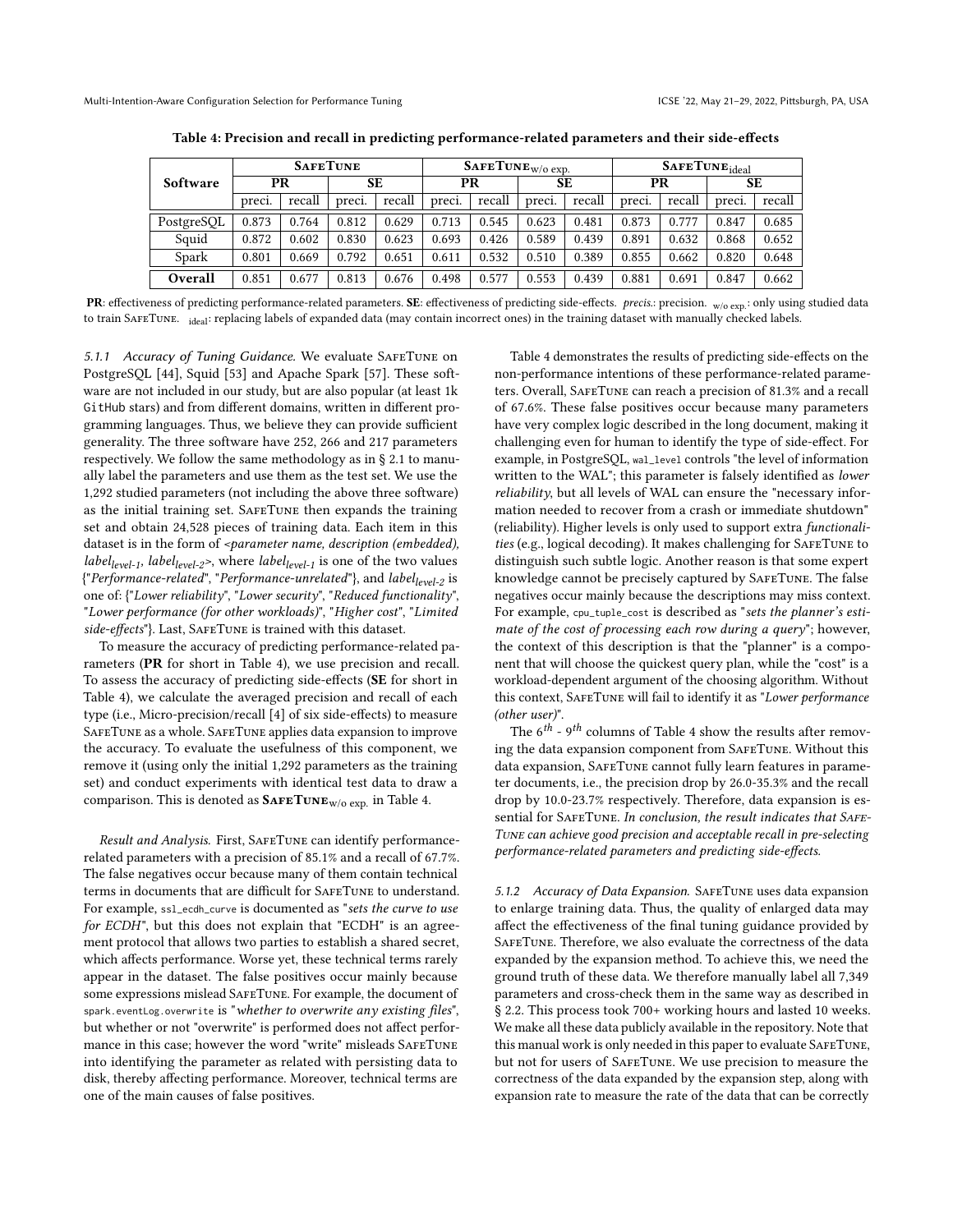<span id="page-7-1"></span>Table 5: Precision and expansion rate of the expanded data

| Data Label                              | Precision | <b>Expansion rate</b> |
|-----------------------------------------|-----------|-----------------------|
| Lower reliability                       | 0.847     | 0.393                 |
| Lower security                          | 0.808     | 0.372                 |
| Reduced functionality                   | 0.832     | 0.585                 |
| Lower performance (for other workloads) | 0.819     | 0.552                 |
| Consuming more resource                 | 0.910     | 0.670                 |
| Limited side-effect                     | 0.801     | 0.464                 |
| Performance-unrelated                   | 0.931     | 0.702                 |
| Overall                                 | 0.854     | 0.534                 |

expanded to all the unlabeled data (100% expansion rate means all the unlabeled data can be correctly expanded). Moreover, we use averaged precision and expansion rate to measure the overall result. Furthermore, we evaluate the impact of the incorrectly-expanded data on SAFETUNE. Thus, we replace the labels of expanded data in the training set in § [5.1](#page-5-0) with manually annotated labels (ground truth), and keep other experimental settings the same. We denote the model trained by this data set as  $\text{SATETUNE}_{ideal}$  in Table [4.](#page-6-0)

As described in § [3,](#page-3-2) SAFETUNE only keeps rules for which the confidence is higher than a given threshold to improve precision. Therefore, we evaluate the influence of different thresholds (from 0.30 to 0.95) on the precision and expansion rate of the expanded data. Another interesting question is that of how much studied (labeled) data we need to conduct the expansion. Obviously, it is less useful if the expansion approach requires a majority of studied data and can only expand the remaining minority. Therefore, we evaluate the influence of proportion on the precision and expansion rate of the expanded data. Note that, in our evaluation, all data are manually labeled to provide the ground truth, thus, we can simulate any proportion  $p$  of studied data against those that need to be expanded. For each  $p$ , we apply the approach in § [3](#page-3-2) to expand the remaining  $1 - p$  data. This process is repeated 10 times to eliminate the occasionality caused by the random sampling. We use averaged precision and expansion rate to measure the remaining  $1 - p$  expanded data.

Result and Analysis. Table [5](#page-7-1) shows the precision and expansion rate of the expanded data of each type of side-effects. SafeTune performs well in expanding the performance-unrelated parameters and those that may cause higher cost. For the remaining types, like Lower reliability and Lower security, the number of parameters in these types are fewer than in the initially studied data set and thus do not have many distinct features compared with other types. The result of the impact on SafeTune of those incorrectlyexpanded data is shown in the last four columns in Table [4.](#page-6-0) The incorrectly-expanded data cause at most 3.5-5.4% degradation to precision (comparing the SAFETUNE with SAFETUNE<sub>ideal</sub> series); without this data expansion approach, however, the precision will reduce significantly. Moreover, with the expansion, we can reduce expensive manual effort by about 73.8% (100% means manual-free). This greatly outweighs the drawback of the incorrectly expanded data.

The result of choosing a proper threshold for rule confidence and proportion of studied data is shown in Fig. [3.](#page-7-2) First, Fig. [3a](#page-7-2) shows

<span id="page-7-2"></span>

<span id="page-7-3"></span>(a) Confidence threshold (b) Proportion( $p$ ) of studied data

Figure 3: The influence of two model arguments on the precision and expansion rate of the expanded data.

the precision and expansion rate changes against different threshold values. As expected, the precision increases as the confidence threshold of the mined rules increases, while the expansion rate is the opposite. As described in  $\S$  [3,](#page-3-2) SAFETUNE honors precision rather than expansion rate. When the threshold increases from 0.85 to 0.9, the precision does not increase while suffering a expansion rate drop of 12.8%; this means that about 640 parameters cannot be automatically expanded but the precision improvement is small. We therefore set the confidence threshold as 0.85 in SAFETUNE. Fig. [3b](#page-7-2) shows the averaged precision and expansion rate of different proportions  $p$  of studied data. It is shown that, generally, with increasing data studied, the precision of the mined rules will drop slightly while the expansion rate will increase. This is because variety increases alongside increasing studied data, meaning that more rules can be generated and more unlabeled parameters can be expanded. This increases expansion rate but also the likelihood of mistakes. Thus, we use  $p = 0.2$  since SAFETUNE honors precision.

## <span id="page-7-0"></span>5.2 RQ2: Comparison with State-of-the-art Tool

We compare SAFETUNE with [\[38\]](#page-11-13), a state-of-the-art tool for selecting important parameters by running performance experiments and choosing parameters that lead to significant performance changes via machine learning techniques. This work [\[38\]](#page-11-13) opens up their results, which include the Top-n important parameters (32 in total) in PostgreSQL and Cassandra that they predicted. We therefore evaluate SafeTune on these two software to compare with this work [\[38\]](#page-11-13). The two software have 252 and 117 configuration parameters respectively. We train SafeTune on the same dataset (does not include PostgreSQL) as in § [5.1](#page-5-0) but excluding Cassandra. To obtain the ground truth of performance-related parameters in the two software, we manually label the parameters in the same way as [2.1.](#page-2-2) Note that this manual work is only for the evaluation, but is not needed for users of SafeTune.

Note that the existing work [\[38\]](#page-11-13) predicts the performance-related parameters via concrete performance experiments. For its part, SafeTune is based on configuration documents. To prove that the performance-related parameters predicted by SafeTune do have impacts on performance, we run performance tests under different parameter values; we further measure the performance impact by the factor of performance change before and after the parameter value change. We collect the performance tests from popular benchmarks, including: TPC-C/H [\[15,](#page-10-10) [16\]](#page-10-11), tlp-stress [\[14\]](#page-10-12), NoSQLBench [\[8\]](#page-10-13) and ca-stress [\[6\]](#page-10-14). Each test is repeatedly run 10 times to obtain stable results. We refer to the performance as the tail latency, mean throughput and query execution time.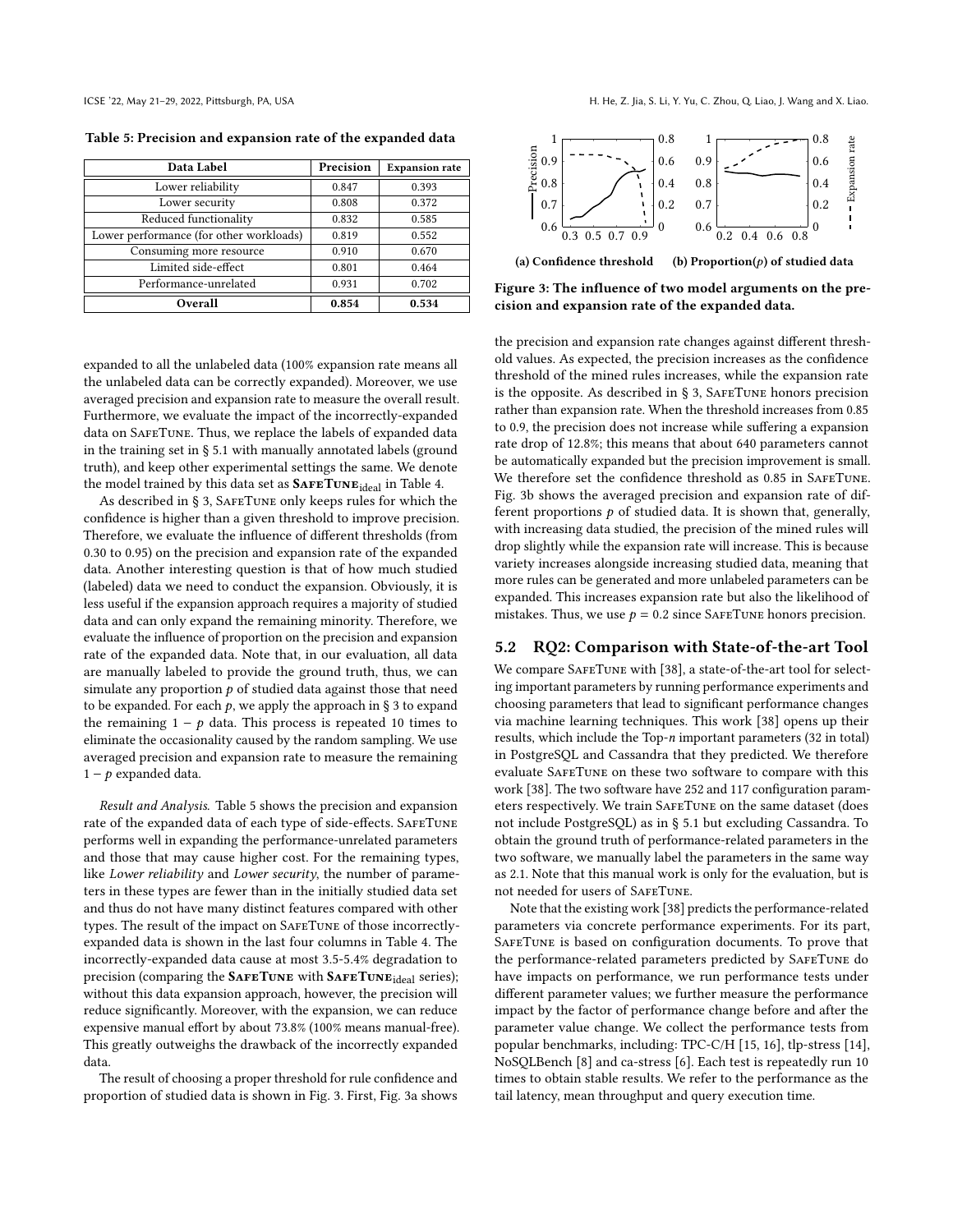| <b>Parameter Missed</b>            | Workload     | Chg.  | Metric                 |
|------------------------------------|--------------|-------|------------------------|
| PG.enable sort                     | $TPC-H.q17$  | 14.6x | Exe. Time $^{\dagger}$ |
| CA.native_transport_max_concurrent | ca-stress.w  | 13.5x | Tail Lat. $\ddagger$   |
| CA.hinted_handoff_throttle_in_kb   | ca-stress.w  | 6.7x  | Tail Lat.              |
| PG.enable_nestloop                 | $TPC-H.q2$   | 6.4x  | Exe. Time              |
| PG.enable_indexscan                | $TPC-H. q13$ | 3.6x  | Exe. Time              |

<span id="page-8-0"></span>Table 6: Part of performance-related parameters missed by state-of-the-art tool (full result in public repository).

Chg.: Performance change before and after parameter change; PG: PostgreSQL; CA: Cassandra; †Query Execution Time; ‡Tail Latency.

Result and Analysis. Experimental results show that SAFETUNE can identify 117 performance-related parameters that are missed by the existing work [\[38\]](#page-11-13). Among the 117 parameters, 48 show significant performance impacts (up to 14.6x) in our performance testing. Table [6](#page-8-0) shows the Top-5 parameters that have large performance impacts on the two software. For example, changing enable sort from 1 to 0 causes the execution time of TPC-H.q17 to degrade from 19.1 seconds to 279 seconds (14.6x). However, this parameter never even appears in the rank-list of the existing work [\[38\]](#page-11-13). This occurs because enable\_sort only affects queries that both contain GROUP BY and ORDER BY operations, but the workload used by this work [\[38\]](#page-11-13) does not contain that. Another interesting thing is that the top-ranked parameter fsync given by the this work [\[38\]](#page-11-13) only has 1.7x performance impact and achieves rank-12 during our testing. The reason is similar to the above. Note-worthily, SAFE-Tune gets this result without any heavy performance experiments (the existing work [\[38\]](#page-11-13) consumes 3,750 machine hours). The performance testing in our evaluation cost about 700 machine hours, while SAFETUNE only consumes two hours for the one-time-effort training step and less than 10 seconds for the prediction step.

SAFETUNE can successfully cover 29 out of 32 (90.6%) parame-ters that are given by the existing work [\[38\]](#page-11-13). In total, SAFETUNE produces 17 false positives (precision: 87.3%), and misses 45 out of 191 parameters (recall: 76.4%) that are manually confirmed from the documents to be performance-related. Most of the false positives are parameters that require a long description to explain the domain knowledge behind the parameter, rather than what turning the parameter on or off will affect. The explanations may also contain phrases that appear frequently in performance-related parameters, thereby misleading SafeTune. For example, turning on zero\_damaged\_pages only reports a warning (performanceunrelated), but its description explains a lot why this warning happens. The three cases that the existing work [\[38\]](#page-11-13) identifies but that are missed by SafeTune are: 1) commitlog\_segment\_size\_in\_mb, which controls commitlog file segments; this requires strong domain knowledge to understand, but there are rare similar cases in the training set. 2) compaction\_throughput\_mb\_per\_sec, whose description is too brief to be understood by SafeTune. 3) default\_statistics\_target, whose description contains too many performance-unrelated explanations that distract SAFETUNE.

Note that both this existing work [\[38\]](#page-11-13) and our evaluation are limited by the workload. Some parameters do not trigger substantial performance change under the selected workload. For example, max\_logical\_replication\_workers controls maximum workers a logical replication transaction can use. This parameter affects performance

only when PostgreSQL is in a replication process, but this workload is not included in any of the selected benchmarks. In the evaluation, we use richer types of workloads in the evaluation, and thus we observe more performance-related parameters than this work [\[38\]](#page-11-13).

In conclusion, SAFETUNE can identify many performance-related parameters with large performance impacts that the state-of-art tool [\[38\]](#page-11-13) fails to detect, and covering most of those identified by this tool. Also, SAFETUNE is more efficient and lightweight.

#### <span id="page-8-1"></span>5.3 RQ3: User Study

SafeTune can help tuning tools (e.g., OtterTune [\[50\]](#page-11-14), BestConfig [\[61\]](#page-11-10)) avoid potential side-effects on other user intentions. To illustrate the effectiveness of SafeTune, we conduct a user study on one of the auto-tuners and manually validate the result. Among these publicly available auto-tuners, OtterTune is the most popular, with 1.1k Github stars. OtterTune supports MySQL and PostgreSQL; thus we run OtterTune in these two software and apply SafeTune (trained in [§5.1\)](#page-5-0) to check if SafeTune can warn about potential side-effects. Furthermore, to prove that those side-effects do have severe consequences, we manually validate if the corresponding user intentions are violated. In the case study, we simulate four users who leverage OtterTune to improve performance (with their non-performance intention shown in the end):

- User A: military communication service provider who is obligated to preserve data reliably. – High reliability
- User B: free service provider who uses free cloud instances with limited resources. - Low cost (resource)
- User C: system administrator who is responsible for monitoring unexpected behavior of the database. - Functionality
- User D: social network application provider who faces many different user requests. - Good performance (most workloads)

Result and Analysis. Overall, SAFETUNE warns about eight sideeffects (covering four types, excluding "lower security" and "limited side-effect", OtterTune does not touch any security related parameters) on other user intentions caused by OtterTune. We discuss how the intentions of User A-D are violated in detail, and put the other four cases in the public repository.

For User A, fsync is turned off by OtterTune during tuning; it is documented [\[11\]](#page-10-15) as: "While turning off fsync is often a performance benefit, this can result in unrecoverable data corruption in the event of a power failure or system crash." Although the workload performance improved by ∼70% after tuning by OtterTune, the database becomes unreliable. As shown in Fig. [4\(](#page-9-0)a), we simulate an occasional power loss when PostgreSQL is serving requests normally by issuing kill -9 to the postgres server process and clear the system cache, which would not survive during a power loss. After restarting the process, we observe that User A's data is corrupted (yellow/red text). This is because, by turning off this parameter, PostgreSQL will only persist data once the buffer is full. We also observed that when fsync is turned on, simulated power loss never causes data corruption. By applying SafeTune, this parameter is clearly warned about this reliability impact. For User B, innodb\_buffer\_pool\_size is increased from 128MB to 16.4GB by OtterTune as shown in Fig. [4\(](#page-9-0)b). This is because, using the large innodb buffer, more data can be cached, improving the performance. But User B uses MySQL in a free cloud virtual machine.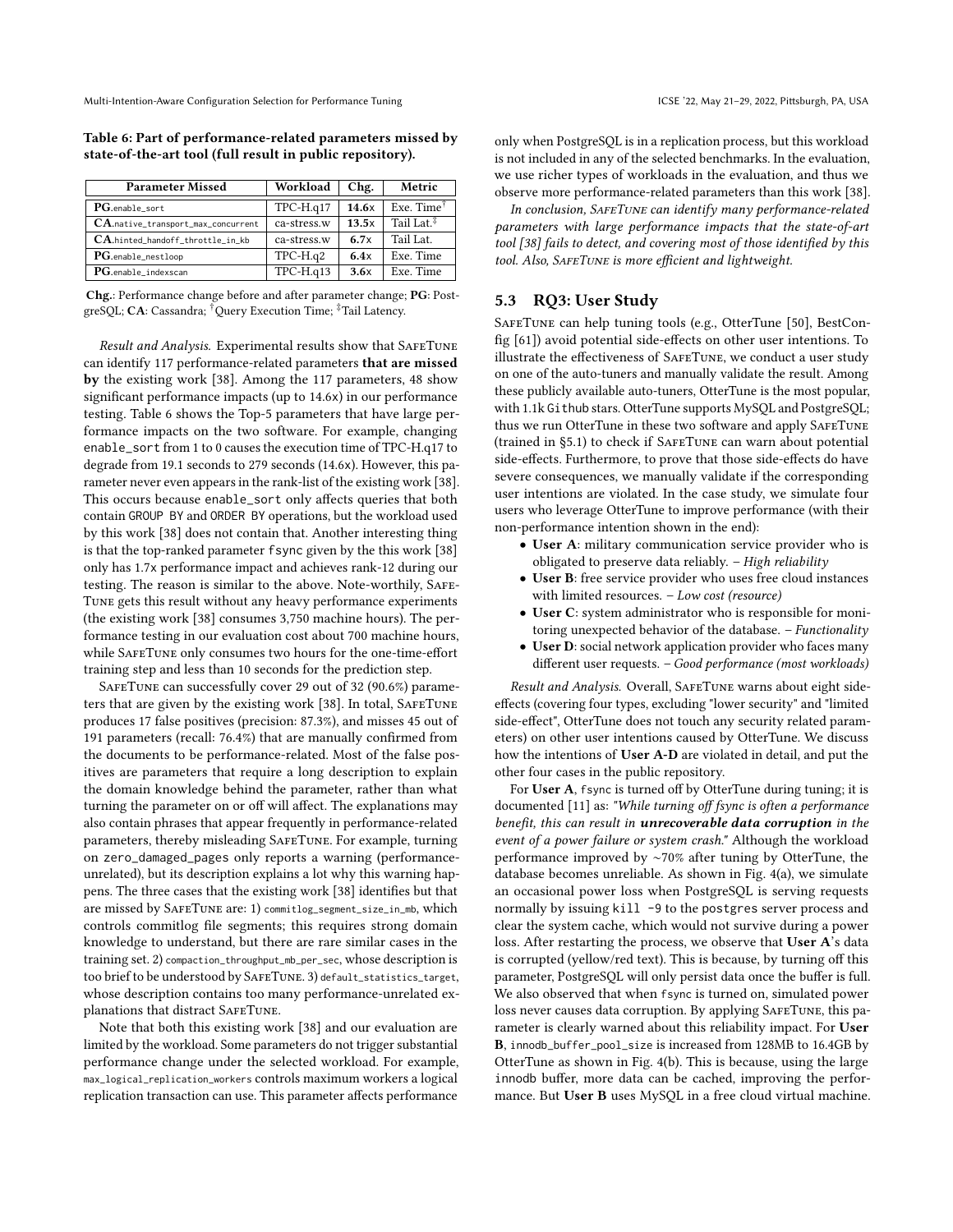<span id="page-9-0"></span>

| -- Startup PostgreSQL with the default configuration (fsync=ON)<br><b>Bash#</b> ./tpcc run.lua & # TPC-C, which is write intensive<br>Bash# kill -9 [postgresgl-pid]<br>-- Then, restart PostgreSQL, clear cache to force reading from disk.<br>postgres=# SELECT * FROM test table LIMIT 10000;<br>(10000 rows successfully returned)<br>(Disk: Intel P4510 SSD, with disk-failure quard)           |  |  |  |  |  |  |
|------------------------------------------------------------------------------------------------------------------------------------------------------------------------------------------------------------------------------------------------------------------------------------------------------------------------------------------------------------------------------------------------------|--|--|--|--|--|--|
| -- run OtterTune and startup PostgreSQL with the configuration<br>suggested by OtterTune (fsync=OFF)                                                                                                                                                                                                                                                                                                 |  |  |  |  |  |  |
| <b>Bash#</b> ./tpcc run.lua & # $TPC-C$ , which is write intensive<br>Bash# kill -9 [postgresql -pid]<br>-- Then, restart PostgreSQL, clear cache to force reading from disk.<br>postgres=# SELECT * FROM test table LIMIT 10000;<br>WARNING: page verification failed, calculated checksum 39438 but expected 39327<br>ERROR: invalid page in block 1 of relation base/13425/6892 (Data corruption) |  |  |  |  |  |  |
| (a) Lower reliability                                                                                                                                                                                                                                                                                                                                                                                |  |  |  |  |  |  |
| -- Start MySQL with default configuration (innodb buffer pool size=128M)<br>Bash# top -p [mysqld-pid]<br>USER PR<br>SHR %CPU<br>COMMAND<br>PID<br>NT<br><b>VIRT</b><br>RES<br><b>SMEM</b>                                                                                                                                                                                                            |  |  |  |  |  |  |
| 4329 mysql 20 0<br><b>1.165g</b> 0.041g 0.015g S 0.0 0.0<br>mysqld                                                                                                                                                                                                                                                                                                                                   |  |  |  |  |  |  |
| -- run OtterTune and startup MySQL with the configuration suggested<br>by OtterTune (innodb buffer pool size=16.4G)<br>Bash# top -p [mysqld-pid]                                                                                                                                                                                                                                                     |  |  |  |  |  |  |
| PID<br>USER<br>PR<br>NT<br><b>VIRT</b> RES<br>SHR %CPU<br>%MEM<br>COMMAND<br>0 $18.301g$ 1.340g 15152 S 0.0<br>4919 mysql<br>20<br>1.1<br>mvsald<br>More Cost (30 \$USD/month for single node, ecs.hfc7.xlarge)                                                                                                                                                                                      |  |  |  |  |  |  |

(b) Higher cost

| Show the data files MySQL is monitoring (performance schema=ON):<br>mysql> SELECT * FROM performance schema.file instances LIMIT 3; |                                                       |              |
|-------------------------------------------------------------------------------------------------------------------------------------|-------------------------------------------------------|--------------|
| FILE NAME                                                                                                                           | EVENT NAME                                            | OPEN COUNT   |
| /var/lib/mysql/ibdatal<br>  /var/lib/mysql/ib_logfile0<br>  /var/lib/mysql/mysql/engine_cost.ibd   innodb/innodb_data_file          | innodb/innodb data file  <br>  innodb/innodb log file | $\mathbf{2}$ |

*-- Run* OtterTune *and startup MySQL with the configuration suggested by* OtterTune *(performance\_schema=OFF)*

*-- Then, user may want to monitor the status of data files via:* **mysql>** SELECT \* FROM performance\_schema.file\_instances LIMIT 3; Empty set (0.00 sec) **# Reduced Functionality** 

(performance schema monitoring does not work)

(c) Reduced functionality



(d) Lower performance (other user)

Figure 4: Side-effects on other intentions caused by OTTER-Tune without the aid of SafeTune.

Using a large amount of memory leads to extra budget of ∼30\$ per month (depending on the cloud provider). Such a consequence is warned about through the prior use of SAFETUNE. For User C, OtterTune suggests turning off performance\_schema, because by doing so, the performance improves by ∼25%. This parameter enables MySQL monitoring on various entities, including events, opened files, status information, etc. User C monitors unexpected behavior (e.g., too many contentions on data files) using this functionality. However, after turning it off, as shown in Fig. [4\(](#page-9-0)c), any monitoring action (i.e., monitoring which files are being opened by how many entities) does not work, hurting User C's initial intention. User D is affected by innodb\_flush\_method. As shown in Fig. [4\(](#page-9-0)d), after running OtterTune, this parameter is tuned from fsync to O\_DIRECT. The former value allows each write first touch the kernel's cache and followed by a fsync system call. Since MySQL implements buffering itself especially for write [\[9\]](#page-10-16), the kernel level caching may conflict with MySQL's buffering. The latter value causes MySQL to bypass the kernel cache. Thus, if User D uses the configuration suggested by OtterTune, the write workload (green text in Fig. [4\(](#page-9-0)d)) can be improved by ∼36%. However, User D is facing many kinds of users (i.e., workload). As the red text in Fig. [4\(](#page-9-0)d) shows, the read performance degrades dramatically under this configuration. The reason lies in the ability of the kernel cache to keep more hot data in memory, thereby increasing read speed.

In conclusion, auto-tuners may cause critical side-effects on other  $intentions; S_{AFE}$ TUNE is complementary to them, which helps to prevent bad consequences.

#### 6 RELATED WORK

Configuration Tuning. Some works aim to improve software performance by tuning configurations. They can be classified into model-based [\[17\]](#page-10-0), measurement-based [\[25\]](#page-11-4), search-based [\[20,](#page-11-3) [41,](#page-11-6) [42,](#page-11-32) [52,](#page-11-8) [54,](#page-11-9) [61\]](#page-11-10) and learning-based [\[19,](#page-11-33) [36,](#page-11-5) [43\]](#page-11-7) methods. These tools tune the parameters using certain heuristics and measure software performance to build a model that can find the fastest configuration. However, they only consider the performance impacts of configurations, meaning that they may cause side-effects such as reducing reliability. SafeTune can help to support these tools; this can be done both by reducing the search space and warning about the side-effects to prevent severe consequences.

Pre-selecting Performance-related Parameters. Some works target on per-selecting important parameters to accelerate the configuration tuning process. They use performance experiments to dynamically select parameters that have a significant influence on performance using statistical [\[38\]](#page-11-13) or machine learning [\[24\]](#page-11-12) techniques. Similarly, these works focus only on the performance of software and pay no attention to other users intentions. While SAFETUNE covers their targets and is also aware of multi-intentions. It fully leverages the document of parameters to predict the performancerelated parameters and potential side-effects.

Understanding Relationship between Performance and Configuration. Some works target understanding the relationship between performance and configuration parameters. A group of works has endeavored to understand the relationship from code via static or dynamic code analysis [\[34,](#page-11-34) [39,](#page-11-35) [56\]](#page-11-36). While they cannot capture the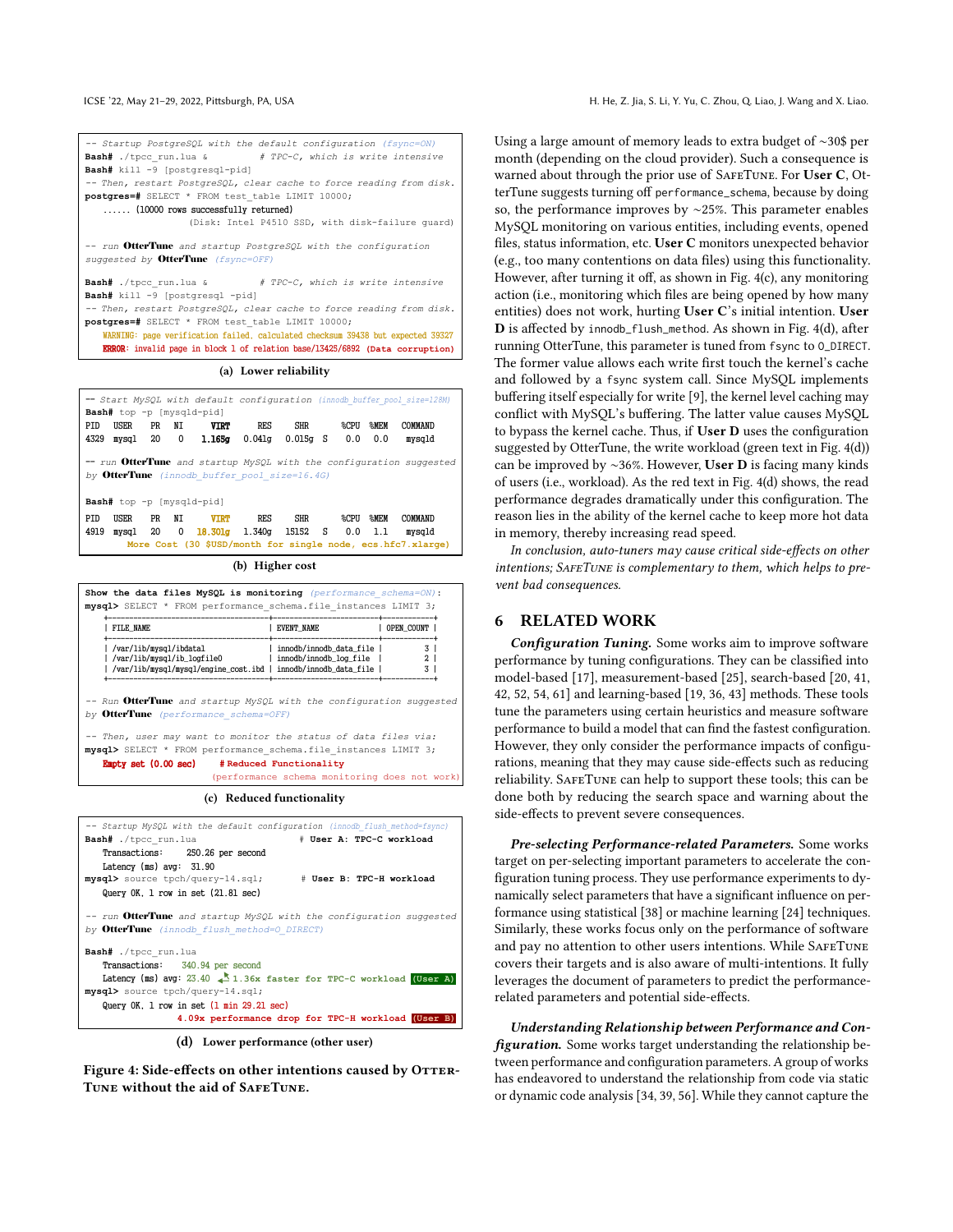Multi-Intention-Aware Configuration Selection for Performance Tuning ICSE '22, May 21-29, 2022, Pittsburgh, PA, USA

side-effects of configuration parameters from code, but SAFETUNE leverages documents thus taking multiple intentions into consideration. The other group of works mines useful information related to configuration to help both developers and users improve software performance. Some works mine configuration documents to detect performance bugs [\[32\]](#page-11-37), and others mine performance constraints of configurations to prevent users from performance misconfigurations [\[55\]](#page-11-38). Compared with all these works, SafeTune has a different focus: it utilizes documents to obtain multi-intentions of configuration parameters to pre-select performance-related parameters and warn about potential side-effects. Many works focus on the nonfunctional properties and feature interactions of software product lines (SPL) configuration [\[27,](#page-11-39) [47](#page-11-40)-49]. SAFETUNE focuses on runtime configurations, which are different from SPL features. The SPL tools usually rely on expert knowledge from developers as input to ensure non-functional properties. The run-time configurations are tuned by users, so it is hard to provide such input.

## 7 DISCUSSION

Ability of Generalization. The six types of side-effects on nonperformance intentions are concluded from the studied software. To make SafeTune as generalized as possible, we selected 13 widelyused open-source software systems from four representative categories as targets. While our evaluation in [§5.1](#page-5-0) and [§5.2](#page-7-0) shows that SAFETUNE can achieve good results on un-studied software, we still cannot claim that our approach is able to be generalized to all software domains. SafeTune leverages configuration documents to predict tuning guidance. Thus, the tuning guidance that SAFETUNE provides relies on the quality of the configuration documents of the target software systems. We expect following improvements in documents: 1) explain the context of parameters' functionality, 2) tell user what will result in by changing parameter values, 3) split the description and additional information (e.g., recommendations, constraints) into different paragraphs. Our future work will extend SafeTune by using more information (i.e., source code) as additional input and new techniques to further understand the side-effects on non-performance intentions.

Effectiveness on Reducing the Search Space for Tuning. SAFE-Tune may produce many performance-related parameters (e.g., occupying 38.9% of all parameters in [§5.2\)](#page-7-0) for performance tuning, directly using them may still make the search space big during tuning. However, the parameters suggested by SAFETUNE are labeled with side-effects, thus many of the parameters may not be actually tuned during tuning (when given some of other user intentions as input). In fact, there are only a small proportion (8.4% of all parameters in [§5.2\)](#page-7-0) of performance-related parameters that have limited or no side-effects. Also, we argue that SAFETUNE identifies performance-related parameters in general and independent of workload. So users can further choose parameters according to their workload. Our future works will focus on automatically identifying workloads affected by a given performance-related parameter.

Triggering Conditions of the Side-effects. Tuning parameters with side-effects may not necessarily violate user intentions. The triggering conditions may come from production workloads, system environment and the values of other parameters. For instance, if User A of [§5.3](#page-8-1) turns off fsync, but he/she has battery-backed RAM in the event of power failure, the intention of high reliability would not be violated. SafeTune is not able to extract all triggering conditions, while existing tools [\[26,](#page-11-42) [55,](#page-11-38) [60\]](#page-11-43) may help extract some conditions. And we claim SAFETUNE warns about potential sideeffects on other user intentions.

## 8 CONCLUSION

To improve performance, many works automatically pre-select and tune configuration parameters, but only for specific workloads, and are unaware of other user intentions. We argue that the configuration document contains rich information and can be leveraged to pre-select important parameters while retaining other nonperformance intentions. We conclude six types of non-performance side-effect of the performance-related parameters from an empirical study on 13 software systems. Based on the findings, we design and implement SafeTune to predict the tuning guidance. Experiments show that SAFETUNE can identify 22-26 performance-related parameters that have substantial performance impacts but are missed by state-of-the-art tools. Moreover, SafeTune can help auto-tuners to prevent eight potential side-effects that have severe consequences.

## ACKNOWLEDGMENTS

This paper is supported by National Key R&D Program of China (Project No.2018YFB0204301); National Natural Science Foundation of China (Project No.61872373); Guangdong Major Project of Basic and Applied Basic Research (Project No.2019B030302002); The Major Key Project of PCL.

#### **REFERENCES**

- <span id="page-10-1"></span>[1] 2016. MySQL 8.0 Reference Manual : 15.14 InnoDB Startup Options and System Variables. Retrieved 2021 from [https://dev.mysql.com/doc/refman/8.0/en/innodb](https://dev.mysql.com/doc/refman/8.0/en/innodb-parameters.html#sysvar_innodb_flush_log_at_trx_commit)[parameters.html#sysvar\\_innodb\\_flush\\_log\\_at\\_trx\\_commit](https://dev.mysql.com/doc/refman/8.0/en/innodb-parameters.html#sysvar_innodb_flush_log_at_trx_commit)
- <span id="page-10-6"></span>[2] 2017. ISO/IEC/IEEE International Standard - Systems and software engineering– Vocabulary. *ISO/IEC/IEEE 24765:2017(E)* (2017), 1–541.<br>2020. Category:Computing - Wikipedia. Retrieved 2021 from https://en.
- <span id="page-10-7"></span>[3] 2020. Category:Computing - Wikipedia. [wikipedia.org/wiki/Category:Computing](https://en.wikipedia.org/wiki/Category:Computing)
- <span id="page-10-9"></span>[4] 2021. sklearn.metrics.average\_precision\_score-scikit-learn 0.24.2 documentation. Retrieved 2021 from [https://scikit-learn.org/stable/modules/generated/sklearn.](https://scikit-learn.org/stable/modules/generated/sklearn.metrics.average_precision_score.html) [metrics.average\\_precision\\_score.html](https://scikit-learn.org/stable/modules/generated/sklearn.metrics.average_precision_score.html)
- <span id="page-10-2"></span>Accessed 2021. AWS Cloud Products.<https://aws.amazon.com/products>
- <span id="page-10-14"></span>[6] Accessed 2021. The cassandra-stress tool. [https://cassandra.apache.org/doc/4.0/](https://cassandra.apache.org/doc/4.0/cassandra/tools/cassandra_stress.html) [cassandra/tools/cassandra\\_stress.html](https://cassandra.apache.org/doc/4.0/cassandra/tools/cassandra_stress.html)
- <span id="page-10-3"></span>Accessed 2021. Google Cloud products.<https://cloud.google.com/products>
- <span id="page-10-13"></span>[8] Accessed 2021. The Open Source, Pluggable, NoSQL Benchmarking Suite (NoSQL-Bench).<https://github.com/nosqlbench/nosqlbench>
- <span id="page-10-16"></span>[9] Accessed 2021. Optimizing InnoDB Disk I/O: store system tablespace files on Fusion-io devices. [https://dev.mysql.com/doc/refman/8.0/en/optimizing-innodb](https://dev.mysql.com/doc/refman/8.0/en/optimizing-innodb-diskio.html)[diskio.html](https://dev.mysql.com/doc/refman/8.0/en/optimizing-innodb-diskio.html)
- <span id="page-10-4"></span>[10] Accessed 2021. Oracle Cloud Infrastructure Products by Category. [https:](https://www.oracle.com/cloud/products.html) [//www.oracle.com/cloud/products.html](https://www.oracle.com/cloud/products.html)
- <span id="page-10-15"></span>[11] Accessed 2021. PostgreSQL documentation. [https://www.postgresql.org/docs/](https://www.postgresql.org/docs/13/index.html) [13/index.html](https://www.postgresql.org/docs/13/index.html)
- <span id="page-10-8"></span>Accessed 2021. Principal component analysis. [https://en.wikipedia.org/wiki/](https://en.wikipedia.org/wiki/Principal_component_analysis) [Principal\\_component\\_analysis](https://en.wikipedia.org/wiki/Principal_component_analysis)
- <span id="page-10-5"></span>[13] Accessed 2021. StackOverFlow #27176623. [https://stackoverflow.com/questions/](https://stackoverflow.com/questions/27176623/) [27176623/](https://stackoverflow.com/questions/27176623/)
- <span id="page-10-12"></span>[14] Accessed 2021. tlp-stress: A workload centric stress tool and framework. [https:](https://github.com/thelastpickle/tlp-stress) [//github.com/thelastpickle/tlp-stress](https://github.com/thelastpickle/tlp-stress)
- <span id="page-10-10"></span>[15] Accessed 2021. Transaction Processing Performance Council Benchmark C (TPC-C).<http://www.tpc.org/tpcc/>
- <span id="page-10-11"></span>[16] Accessed 2021. Transaction Processing Performance Council Benchmark H (TPC-H).<http://www.tpc.org/tpch/>
- <span id="page-10-0"></span>[17] Simonetta Balsamo, Antinisca Di Marco, Paola Inverardi, and Marta Simeoni. 2004. Model-based performance prediction in software development: A survey. IEEE Transactions on Software Engineering 30, 5 (2004), 295–310.